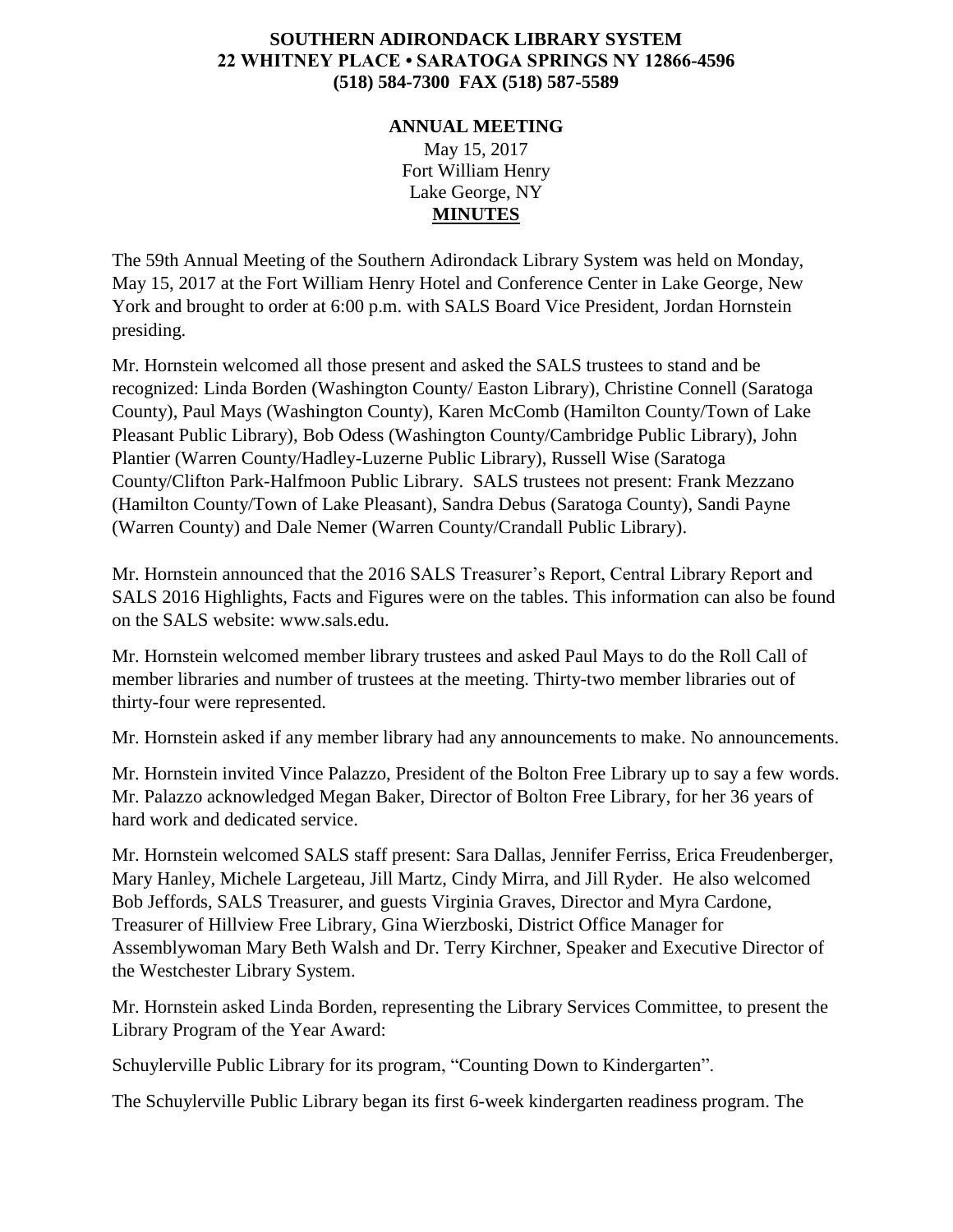Schuylerville Central School District lacked a Universal Pre-K program, and there were limited opportunities within the district for preschool education. The library staff and board, keeping with the library's strategic plan goal of Early Literacy, filled the gap with this program. The library reallocated funds to hire staff, and, in partnership with the elementary school and WIC, the program was developed. The program strives to have parent involvement so that they can continue to work with their children at home.

Counting Down to Kindergarten has brought many new people into the library and expanded the library's network. This program represents the library's community-mindedness and dedication to early literacy.

Mr. Hornstein, representing the Personnel Committee, presented Library Trustee of the Year Award:

Mary Ann Galarneau – Stillwater Public Library

Mary Ann Galarneau has been a trustee of the Stillwater Public Library since 2010. She worked tirelessly to secure stable funding for the library by becoming a school district public library. She attended Town and School Board meetings to make sure everyone was aware of the change sought. She met with the School Superintendent and Town Supervisor to answer any questions. In May 2016, the vote was held to become a school district public library and passed by 422-128. Mary Ann is chair of the Transition Committee, and is an amazing asset to the library and the community.

Mr. Hornstein acknowledged two SALS Staff Awards:

- Jill Ryder for 10 years of service
- Michele Largeteau for 25 years of service

Mr. Hornstein announced the Election of Trustees to fill the vacancy for Hamilton County, Saratoga County and Washington County. All member libraries were notified of the search process for trustees from Hamilton, Saratoga and Washington Counties for a term specified in memos set to each member library board president. A revised April 18 "Notice of Annual Business Meeting" informed every member library trustee of the candidates. The following candidates have agreed to serve if nominated, and whose term will expire May 2022:

- For Hamilton County: Nancy Seifts for her first five-year term.
- For Saratoga County: Sandra Debus for her first five-year term.
- For Washington County: Robert Odess for his second five-year term.

Brief biographical information about these nominees were provided in the April 18 notice. Mr. Hornstein asked if there were other nominations from the floor. Hearing none, he instructed the secretary to cast one ballot for the persons nominated by the Trustee Nominating Committee who are hereby elected by acclamation by the trustees of the member libraries of the Southern Adirondack Library System.

Mr. Hornstein introduced Sara Dallas, SALS Director. Mrs. Dallas thanked everyone for coming to Lake George to celebrate libraries and library services. She thanked everyone for helping develop the SALS plan of service and evaluate SALS services on a yearly basis. Mrs. Dallas thanked all of the SALS and Joint Automation staff for all that they do. Mrs. Dallas announced the resignation of Jennifer Ferriss, who will be taking a new position at the Saratoga Springs